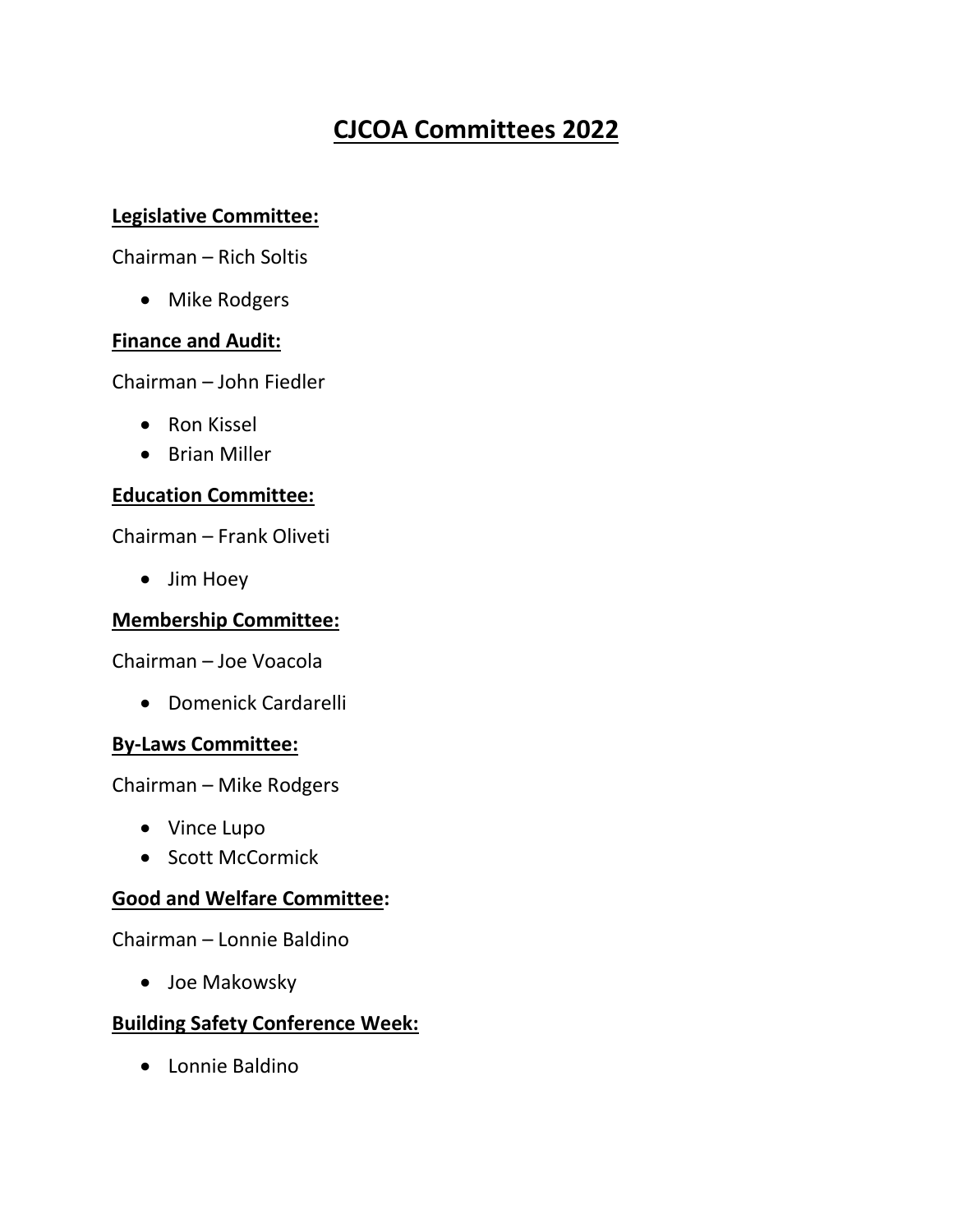## **Department of Community Affairs:**

• Rob Austin

## **ICC Representative:**

- Steve Jones
- Rich Soltis

## **ICC Region VII Representatives:**

- Frank Oliveti
- Mike Rodgers
- Rich Soltis

## **Sergeant at Arms:**

• Jim DeForte

## **Scholarship Fund Committee:**

Chairman – Joe Makowsky

- Chris Huddy
- Dave Voacola

## **Code Change Committee:**

- Building Mike Rodgers
- Electric Scott Hasson
- Plumbing TBD
- Fire Rich Soltis

## **Nominating Committee:**

Chairman – Scott McCormick

• John Fiedler

## **Website Committee:**

Chairman – Domenick Cardarelli

• TBD